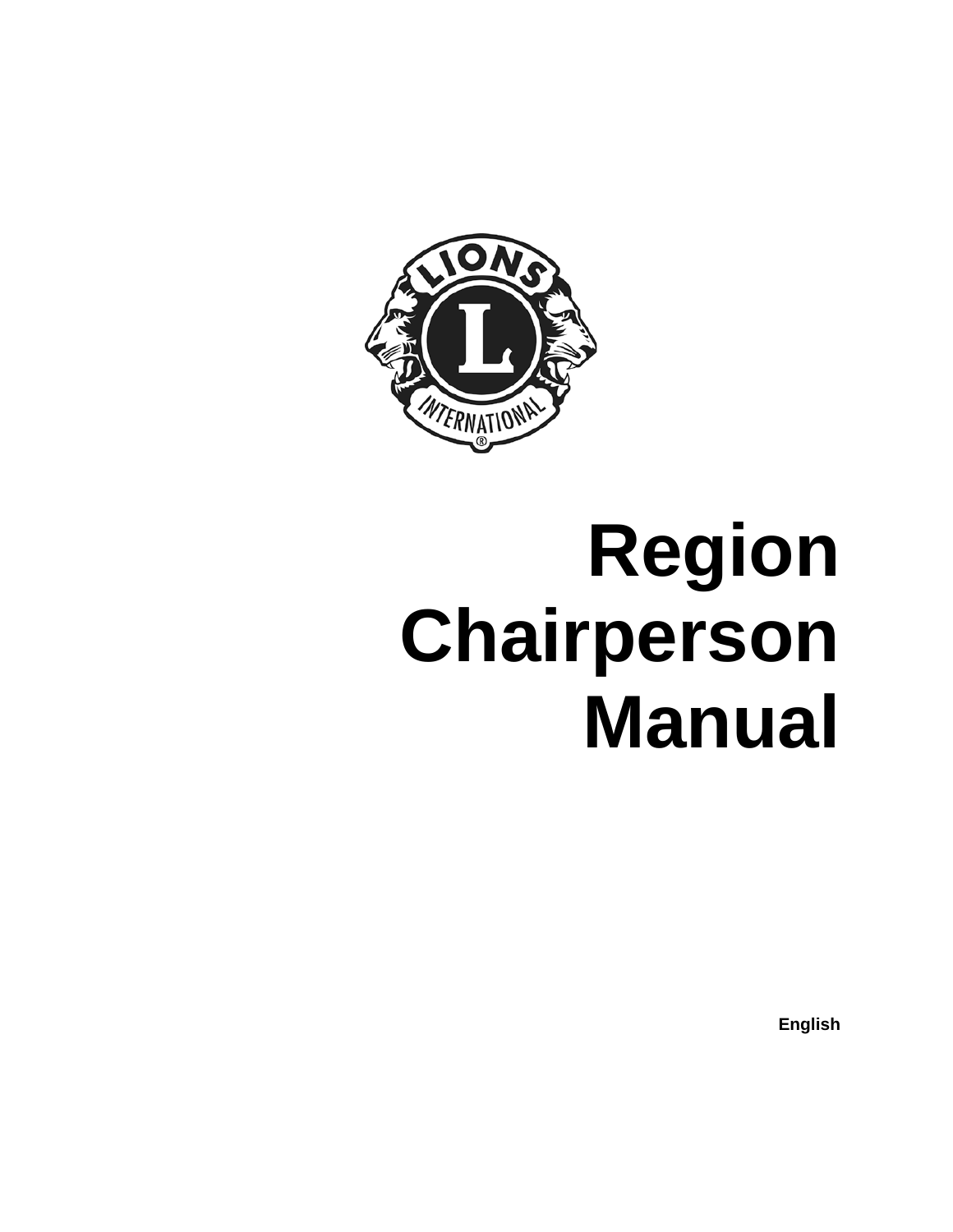# *Lions Clubs International Purposes*

*TO ORGANIZE, charter and supervise service clubs to be known as Lions clubs.*

*TO COORDINATE the activities and standardize the administration of Lions clubs.*

*TO CREATE and foster a spirit of understanding among the peoples of the world.*

*TO PROMOTE the principles of good government and good citizenship.*

*TO TAKE an active interest in the civic, cultural, social and moral welfare of the community.*

*TO UNITE the clubs in the bonds of friendship, good fellowship and mutual understanding.*

*TO PROVIDE a forum for the open discussion of all matters of public interest; provided, however, that partisan politics and sectarian religion shall not be debated by club members.*

*TO ENCOURAGE service-minded people to serve their community without personal financial reward, and to encourage efficiency and promote high ethical standards in commerce, industry, professions, public works and private endeavors.*

# *Lions Clubs International Vision Statement*

*TO BE THE GLOBAL LEADER in community and humanitarian service.*

# *Lions Clubs International Code of Ethics*

*TO SHOW my faith in the worthiness of my vocation by industrious application to the end that I may merit a reputation for quality of service.*

*TO SEEK success and to demand all fair remuneration or profit as my just due, but to accept no profit or success at the price of my own self-respect lost because of unfair advantage taken or because of questionable acts on my part.*

*TO REMEMBER that in building up my business it is not necessary to tear down another's; to be loyal to my clients or customers and true to myself.*

*WHENEVER a doubt arises as to the right or ethics of my position or action towards others, to resolve such doubt against myself.*

*TO HOLD friendship as an end not a means. To hold that true friendship exists not on account of the service performed by one to another, but that true friendship demands nothing but accepts service in the spirit in which it is given.*

*ALWAYS to bear in mind my obligations as a citizen to my nation, my state and my community, and to give them unswerving loyalty in word, act and deed. To give them freely of my time, labor, and means.*

*TO AID others by giving my sympathy to those in distress, my aid to the weak, and my substance to the needy.*

*TO BE CAREFUL with my criticism and liberal with my praise; to build up and not to destroy*.

# *Lions Clubs International Mission Statement*

*TO EMPOWER VOLUNTEERS to serve their communities, meet humanitarian needs, encourage peace and promote international understanding through Lions clubs.*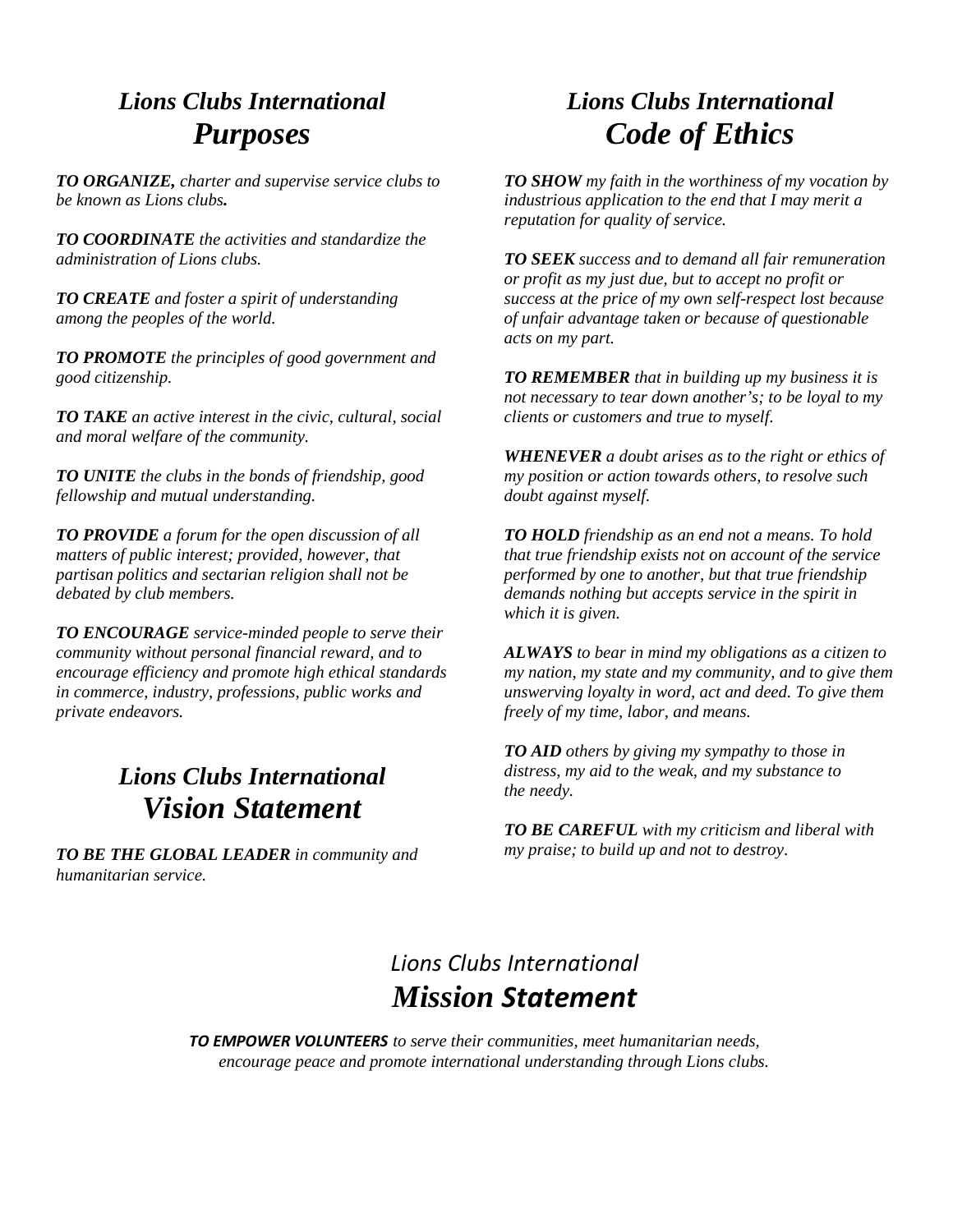

# **Table of Contents**

| Introduction                                                       | $\overline{2}$ |
|--------------------------------------------------------------------|----------------|
| Responsibilities of a Region Chairperson                           | $\overline{2}$ |
| Working with the District Governor                                 | 3              |
| Working with Zone Chairpersons                                     | 3              |
| Working with the Global Membership Team and Global Leadership Team | 4              |
| <b>Supporting Strong Clubs</b>                                     | 5              |
| <b>Promoting Healthy Clubs</b>                                     | 6              |
| <b>Starting New Clubs</b>                                          | 7              |
| Assisting Clubs That Are Struggling                                | 8              |
| Reports                                                            | 12             |
| Awards                                                             | 12             |
| Organization of International Headquarters                         | 14             |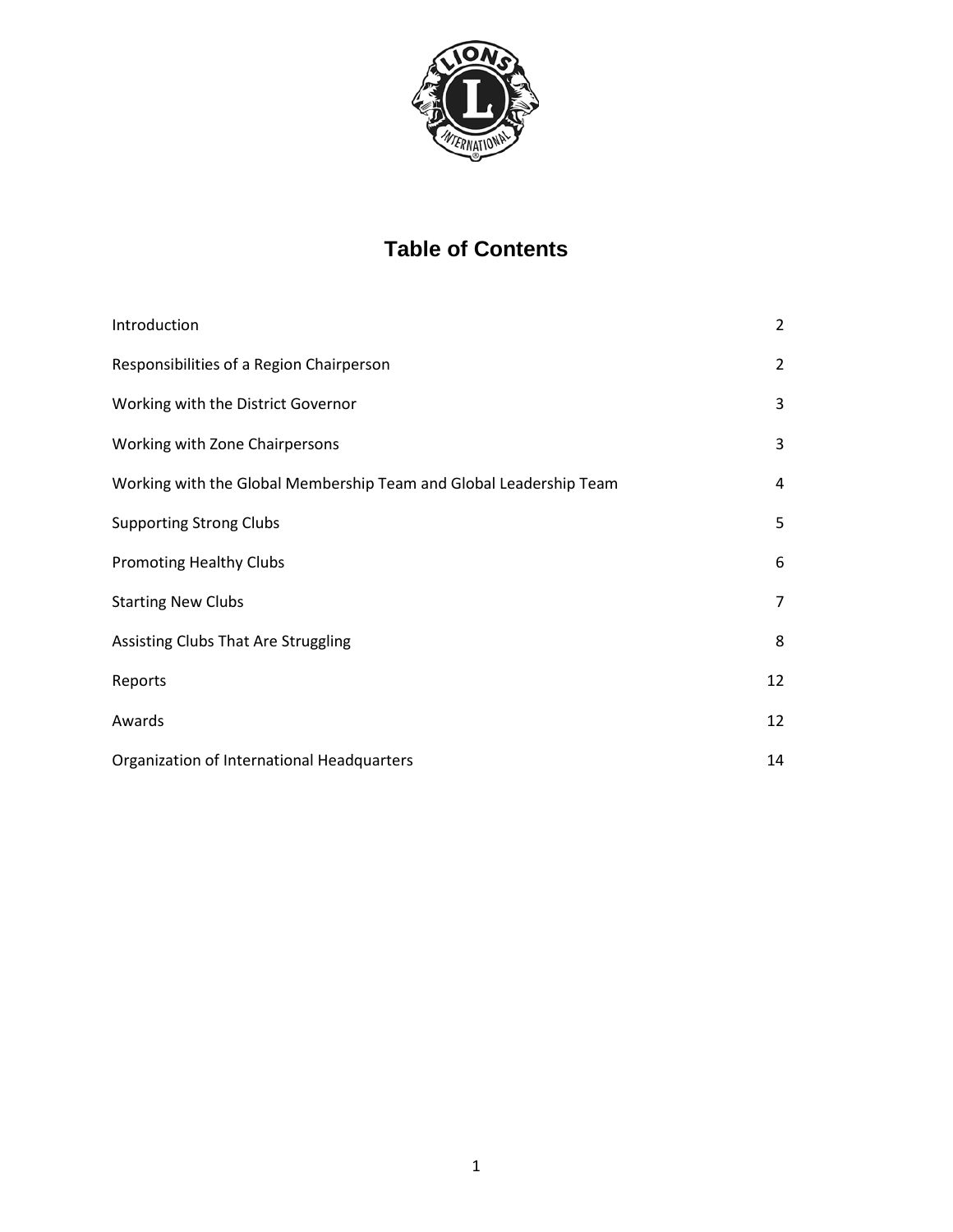#### **INTRODUCTION**

In your role as region chairperson, you are an important member of the district's leadership team. As an officer of the district and a member of the district governor's cabinet, you provide additional support to the district governor and act as a link to the zone chairpersons of your region. Along with the zone chairpersons, you support the creation and maintenance of quality clubs within the region. The duties of the region chairperson vary based upon the needs of the clubs in your district. Ask your district governor what will be expected of you while you serve as a key supportive mentor for the zone chairpersons you oversee.

Club success is determined not only by the club's officers and members, but by the full district team: zone chairperson, region chairperson and district governor team. The International Board of Directors adopts policy changes that give district leadership better tools to support clubs when they most need support. In collaboration with the full district team, you help to apply these policy changes and tools to safeguard the health of the clubs in your region. In addition to supporting existing clubs, you can assist with new club development in the region. Your ability to coordinate the team of zone chairs and support their work in these areas will be critical to your region's success.

#### **RESPONSIBILITIES OF A REGION CHAIRPERSON**

The region chairperson is subject to the supervision and direction of the district governor and shall be the chief administrative officer in the region, when the position is utilized during the district governor's term. Specific responsibilities of the region chairperson as defined in the [Standard](http://www.lionsclubs.org/resources/EN/pdfs/la4.pdf)  [District Constitution and By-Laws](http://www.lionsclubs.org/resources/EN/pdfs/la4.pdf) include:

- 1. Further the purposes of this association
- 2. Supervise the activities of the zone chairpersons in his/her region and any district committee chairpersons as assigned by the district governor
- 3. In coordination with the district GMT coordinator, play an active role in organizing new clubs and strengthening weak clubs in the district
- 4. Visit a regular meeting of each club in the region at least once while in office and report findings to the district governor and to the district GMT and GLT coordinators
- 5. Visit a regular board of directors meeting of each club in the region at least once while in office and report findings to the district governor and to the district GMT and GLT coordinators
- 6. Endeavor to have every club in the region operating under a duly adopted club constitution and by-laws
- 7. Promote the [Club Quality Initiative program](http://members.lionsclubs.org/EN/lions/strengthen-membership/club-excellence-process/index.php) and work with the district governor team and the district GMT and GLT coordinators to implement the program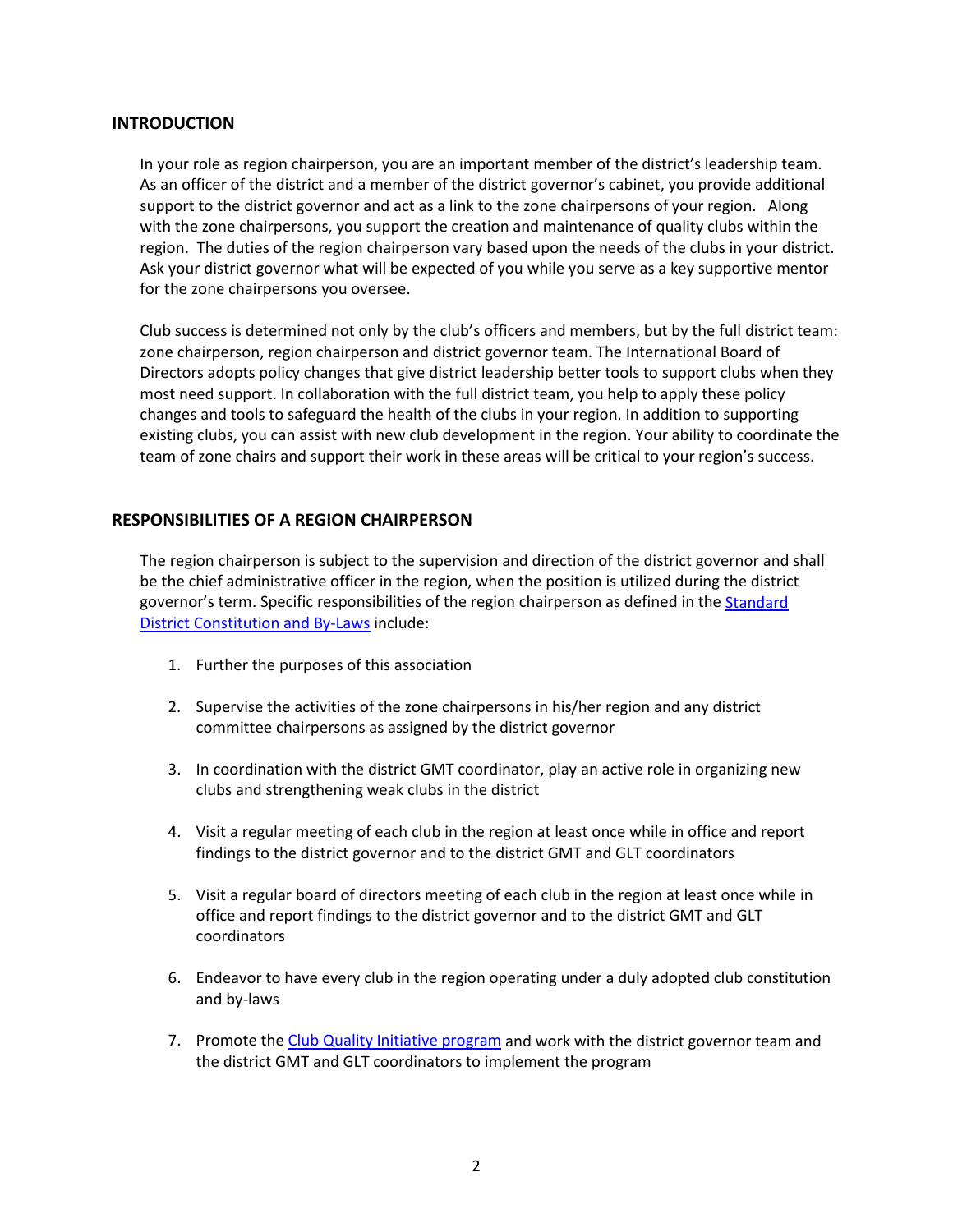- 8. In coordination with the district GLT coordinator, play an active role in supporting leadership development opportunities
- 9. Promote representation at international and district (sub- and multiple) conventions by at least the full quota of delegates to which clubs in the region are entitled
- 10. Carry out such official visitations to club meetings and charter nights as assigned by the district governor
- 11. Perform such other functions and acts as may be required by the International Board of Directors through the this manual and other directives or by the district governor

#### **WORKING WITH THE DISTRICT GOVERNOR**

Your duties as region chairperson are specifically defined by your district governor based on the needs of the zones and clubs in your region. One of your key goals is to serve as an additional support to both the district governor and the zone chairpersons and to serve as the link between them.

Some of the tasks your governor may ask you to perform include:

- Positively encourage your zone chairpersons to strive for excellence
- Give a concise region report at the district cabinet meeting and allow the zone chairpersons to provide specific club information
- Conduct official club visits, as assigned by the district governor, and report on a timely basis.
- Provide additional support to struggling clubs along with the zone chairperson, as assigned by the district governor
- Assist with the planning and implementation of the district convention and other district meetings

#### **WORKING WITH ZONE CHAIRPERSONS**

Zone chairpersons are important links that connect Lions clubs, you, and your district governor. When you are reporting to your district governor team on the status of clubs in your region, no one can give you more timely or complete information than your zone chairpersons. One of the greatest challenges of your job is coordinating the many duties of your zone chairpersons. This must be done in a way that:

- Supports the zone chairpersons in the region and guides them to appropriate resources to support healthy clubs
- Aligns with your district governor team's overall objectives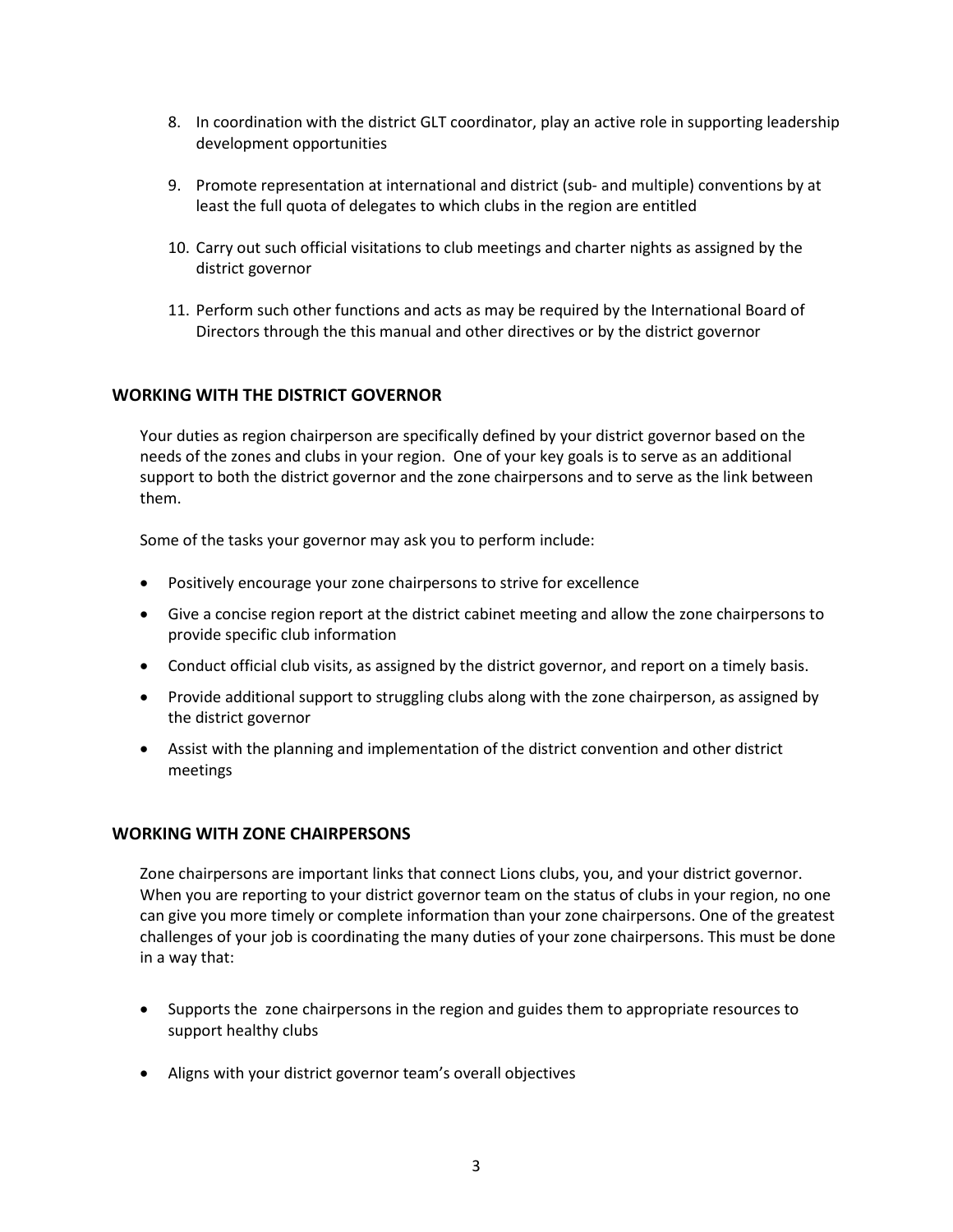• Prevents unnecessary duplication of service to the same people

Effective communication with your zone chairpersons is key to the success of your region. Frequent contact by email, telephone, or in-person should include the following:

- A progress review of goals that you and the district governor team have set for the zone chairpersons
- A discussion of club and/or district challenges and opportunities
- A report from each zone chairperson on his or her current and future activities
- The service projects being conducted by each club in the zone
- The membership growth and orientation efforts of each club in the zone
- The internal and external communication practices of each club in the zone
- The status of each club and ways to strengthen declining clubs
- The administrative and financial practices of the clubs

If you attend zone meetings, please remember to:

- Let the zone chairperson be in charge
- Use it as an opportunity to learn more about the individual clubs
- Assess the effectiveness of the zone chairperson

For more information related to the activities of the zone chairpersons, refer to th[e Zone](http://www.lionsclubs.org/resources/EN/pdfs/da100.pdf)  [Chairperson Manual](http://www.lionsclubs.org/resources/EN/pdfs/da100.pdf) and the Zone Chairperso[n Training](http://members.lionsclubs.org/EN/districts/zone-region-chairperson.php) available on the LCI website.

# **WORKING WITH THE GLOBAL MEMBERSHIP TEAM (GMT) AND GLOBAL LEADERSHIP TEAM (GLT)**

The Global Membership Team (GMT) and Global Leadership Team (GLT) operate as interdependent, parallel structures to expand membership growth and enhance leadership development. The objective of the GMT is to expand membership and club growth and maximize club success. The objective of the GLT is to identify and cultivate effective leaders through active training and leadership development initiatives.

Both the GMT and GLT work in coordination with the district governor team at the district level, and the council chairperson and council of governors at the multiple district level. The integrated efforts of the GMT, GLT and multiple district and district leaders focus on effectively addressing regional growth and development needs while building our membership base and improving club health, and enhancing the quality of our leadership at all levels of the association.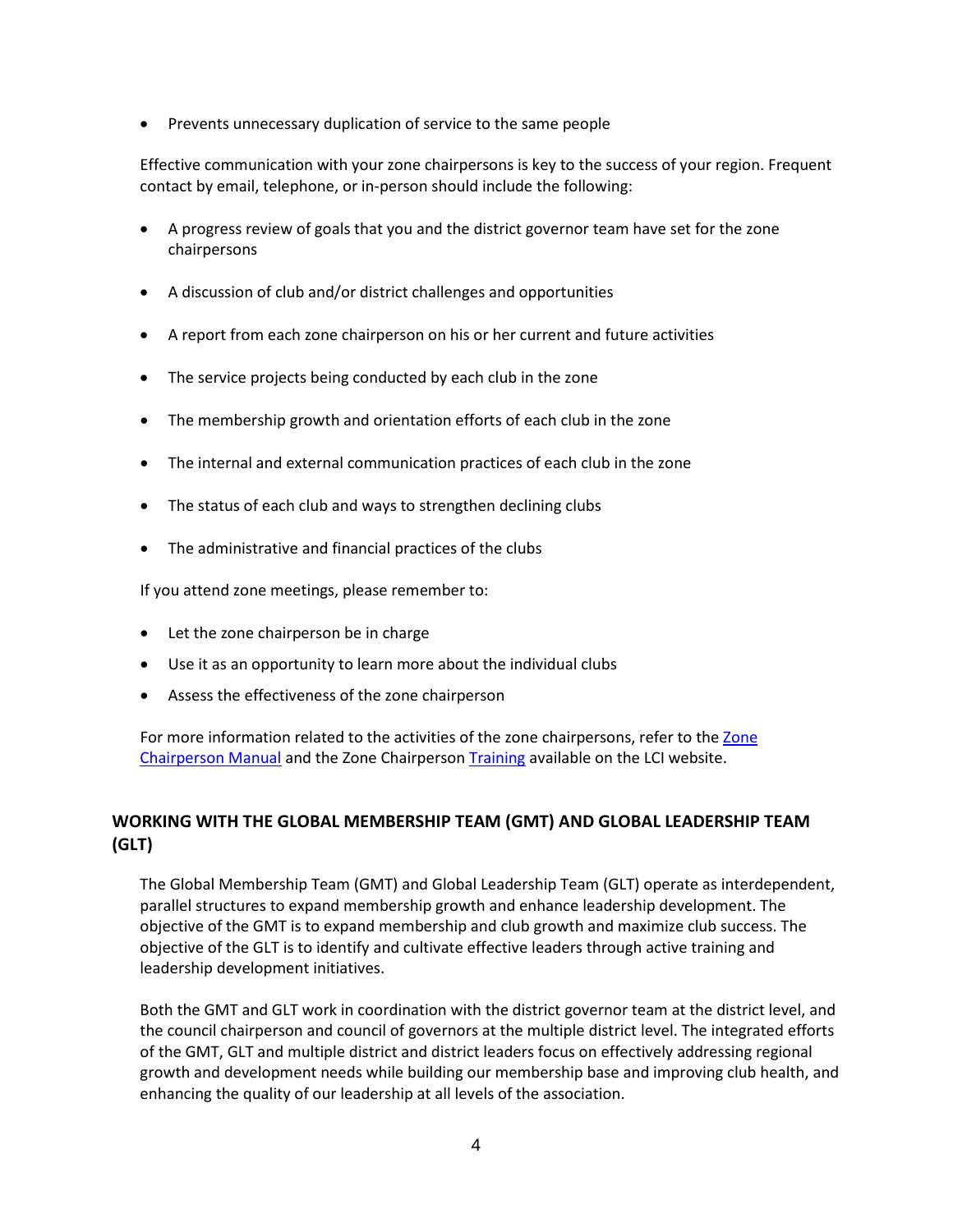Each sub-district has a GMT (GMT-D) and GLT (GLT-D), each comprised of a GMT-D coordinator or GLT-D coordinator, and the district governor team, region chairpersons (where applicable) and zone chairpersons, with the first vice district governor serving as the primary GMT liaison to the district governor team, and the second vice district governor serving as the primary GLT liaison to the district governor team. Other qualified Lions may be added as necessary. The GMT-D and the GLT-D work in a cooperative manner. Information related to the specific composition of the GMT-D is outlined i[n Chapter X](http://www.lionsclubs.org/resources/EN/pdfs/bpm_ch10.pdf) (Extension) of the Board Policy Manual.

As a member of the **Global Membership Team**, regions chairpersons should:

- Promote membershi[p resources](http://members.lionsclubs.org/EN/lions/index.php) to clubs
- Promote and identify clubs to participate in the [Club Quality Initiative](http://members.lionsclubs.org/EN/lions/strengthen-membership/club-excellence-process/index.php) (CEP)
- Ensure that club membership chairpersons know thei[r roles and responsibilities](http://www.lionsclubs.org/resources/EN/pdfs/me44.pdf)
- Identify communities for [new club](http://members.lionsclubs.org/EN/lions/new-clubs/index.php) charters
- Emphasize engagement of members in new or existin[g service](http://members.lionsclubs.org/EN/serve/index.php) projects
- Encourage clubs to implement a membership growth plan and to promote their activities within the community
- Communicate membership development needs and successful strategies to fellow district GMT members

As a member of the **Global Leadership Team**, region chairpersons should:

- Identify potential leaders at the zone level
- Communicate the availability of and promote participation in training and leadership development [opportunities](http://members.lionsclubs.org/EN/resources/leadership-resource-center/index.php)
- Encourage the engagement of new leaders in leadership responsibilities
- Collaborate with the GLT-D to ensure that zone chairperson [training](http://members.lionsclubs.org/EN/districts/zone-region-chairperson.php) is effectively conducted
- Communicate training and development needs to fellow GLT-D members

#### **SUPPORTING STRONG CLUBS**

A Lion leader, such as a region chairperson, can never assume that a strong club today will not need help tomorrow. It became strong and maintained its strength not only because of the constant efforts of club leaders, but also because of constant vigilance and care by district officers.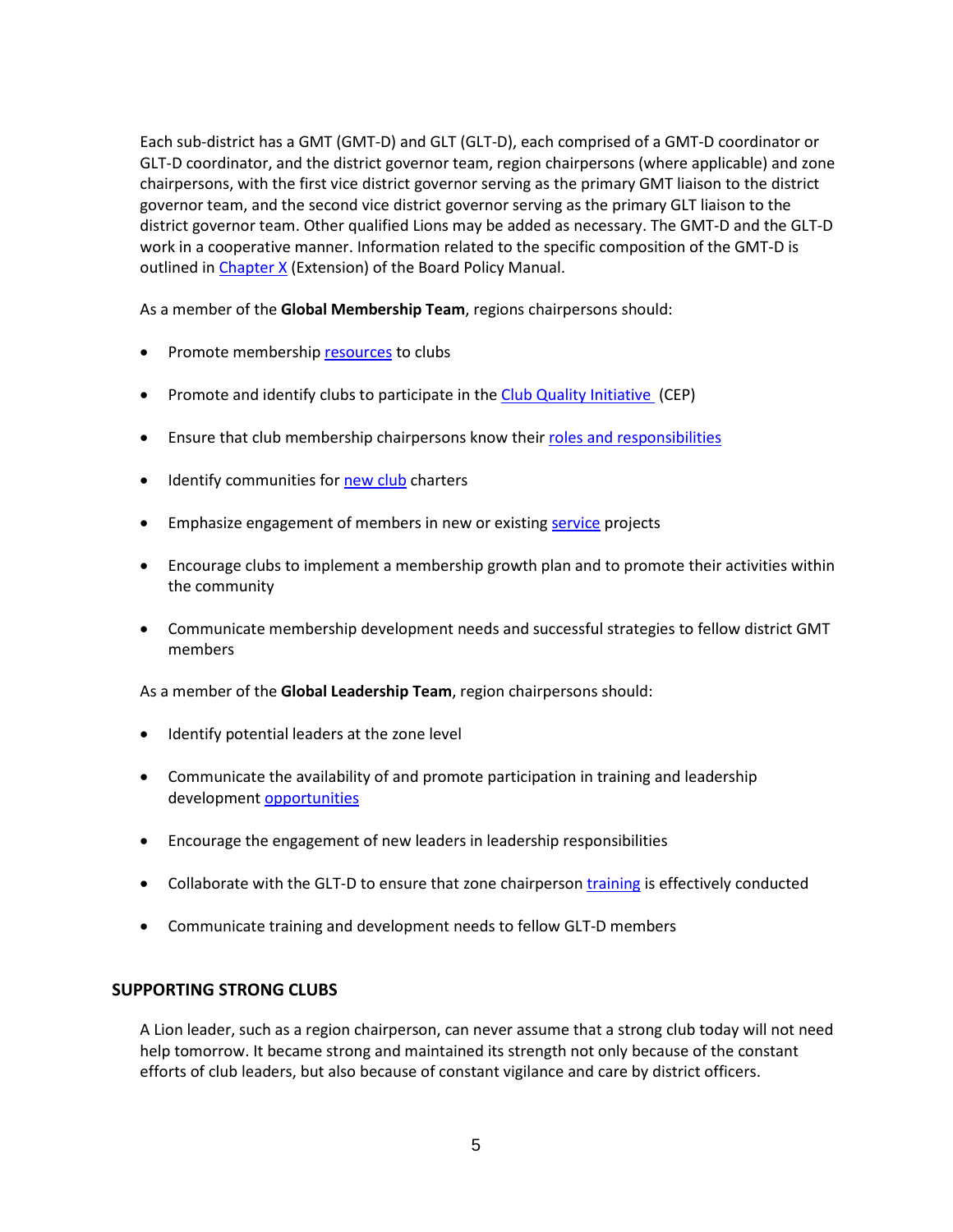Remember that even strong clubs need encouragement. Also, keep in mind that a strong club can be your best resource for helping a declining club.

When you visit clubs, look for these elements of success:

- A major service activity that the community needs and supports
- A major fund-raising project with strong community support
- Good communication within the club and good public relations with the community
- Effective meetings that are held regularly with good programming and a well-organized board of directors and committees
- Team spirit
- A membership growth and development program that includes a meaningful induction ceremony and immediate orientation and involvement of new members
- Active promotion of leadership development opportunities for members

#### **PROMOTING HEALTHY CLUBS**

The most effective Lions clubs regularly identify ways to expand their humanitarian service impact, develop leaders, and meet club members' needs and expectations. They take care to ensure they are continually bringing value to the community and club members.

As a region chairperson, you have the opportunity to work with zone chairpersons to promote useful LCI programs and tools to clubs. Familiarize yourself with the following programs and tools and make yourself available to serve as a resource in supporting zone chairs in their work to help strengthen clubs. Additional information can be found in the [Zone and Region Chairperson](http://members.lionsclubs.org/EN/districts/zone-region-chairperson.php) pages on the LCI website.

**[YOUR CLUB YOUR WAY](http://www.lionsclubs.org/resources/EN/pdfs/DA-YCYW.pdf)** – This guide helps clubs reinvent themselves and customize club meetings to meet the needs of the members.

**[BLUEPRINT FOR A STRONGER CLUB](http://members.lionsclubs.org/EN/lions/strengthen-membership/blueprint-for-stronger-club.php)** - Like any worthwhile project, it is important for clubs to develop and implement a plan, or a "blueprint," to guide their actions. The *Blueprint for a Stronger Club* provides a road map to achieving greater levels of value in terms of the community and in terms of member satisfaction. The three simple steps provide a practical approach to enhance what is working, to phase out what no longer works, and to implement new initiatives. When clubs create a well-founded *Blueprint for a Stronger Club*, commit themselves to its implementation, regularly revisit the plan, and assess needs and refine action steps, they will achieve both short- and longterm goals.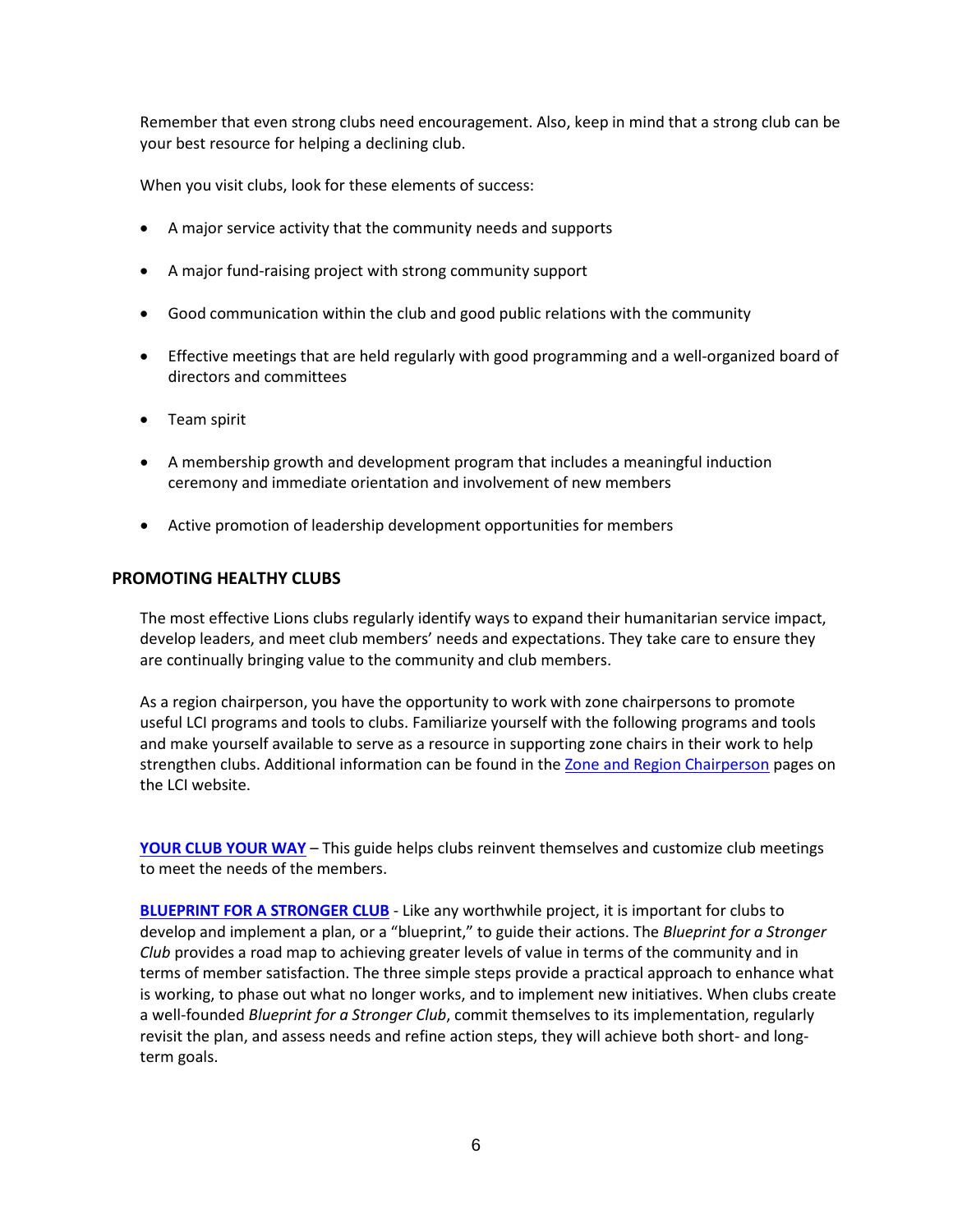**[CLUB QUALITY INTIATIVE \(CEP\)](http://members.lionsclubs.org/EN/lions/strengthen-membership/blueprint-for-stronger-club.php) -** The [Club Quality Initiative \(CEP\)](http://members.lionsclubs.org/EN/lions/strengthen-membership/club-excellence-process/index.php) is a workshop program dedicated to club improvement. CEP can be conducted in one of two formats: CEP Pro, which is guided by a trained facilitator, or CEP Lite, which is self-guided by a member of the club. Using a four step process, a participating club will identify their community's needs, take a survey on their membership experience, use resources and develop action plans. For more information, visit the LCI website.

**[STANDARD FORM LIONS CLUB CONSTITUTION AND BY-LAWS](http://www.lionsclubs.org/resources/EN/pdfs/la2.pdf)** (LA-2), is the club's primary governing guidelines. This document outlines the structure, duties and responsibilities of Lions clubs and officers, and is the ultimate guide for club management.

**[CLUB OFFICERS MANUAL](http://www.lionsclubs.org/resources/EN/pdfs/la15.pdf)** (LA-15) provides club officers with basic information regarding their responsibilities and duties. Club officers can review and download the manual from the Club Resource Center on the association's website.

**NEWSLETTERS,** including LION Magazine which each Lions club member receives, *[Lions Newswire](http://members.lionsclubs.org/EN/resources/newsletters/newswire.php)*, the monthly newsletter on the association's website, keeps members throughout the world informed of important events as well and association policy changes and news of current Lions events and activities. Members can read *Lions Newswire* each month on the LCI website.

**[THE LEADERSHIP RESOURCE CENTER \(LRC\),](http://members.lionsclubs.org/EN/resources/leadership-resource-center/index.php)** accessible via the association's website, offers easy access to leadership development tools and resources to nurture and develop leadership skills among Lions.

**[HOW ARE YOUR RATINGS](http://www.lionsclubs.org/resources/EN/pdfs/me15b.pdf)** (ME-15B) is accessible on the association's website. This resource contains a series of questions that will help clubs determine their strengths and weaknesses. Clubs can develop a plan to improve themselves based on the results of this questionnaire.

**[E-CLUBHOUSE](http://members.lionsclubs.org/EN/resources/communicate-your-activities/create-website-eclubhouse.php)** Lions clubs across the world can find a new home on the Internet with the e-Clubhouse. The e-Clubhouse enables clubs to build a free Website and enhance their presence on the Web by using fill-in-the-blank fields and pre-formatted templates to make giving clubs a polished and tech savvy appearance easy. The e-Clubhouse also provides consistency with the Lions branding while enabling clubs to preserve their individuality. The site includes a club calendar, club projects, photo gallery and contact us page to help tell others about their Lions club. Up to five more pages can be added. It's up to the club to key in information and to determine how it will be used. Encourage clubs to develop their own web presence with the e-Clubhouse.

#### **STARTING NEW CLUBS**

Locating communities in your region that could benefit greatly by having a new Lions club is a giant step in helping with the growth of Lions clubs. Work with the zone chairpersons on the following steps to help create a new club:

1. Meet with your Global Membership Team and Global Leadership Team district coordinators and learn more about how you can work with them to support new club development and club leadership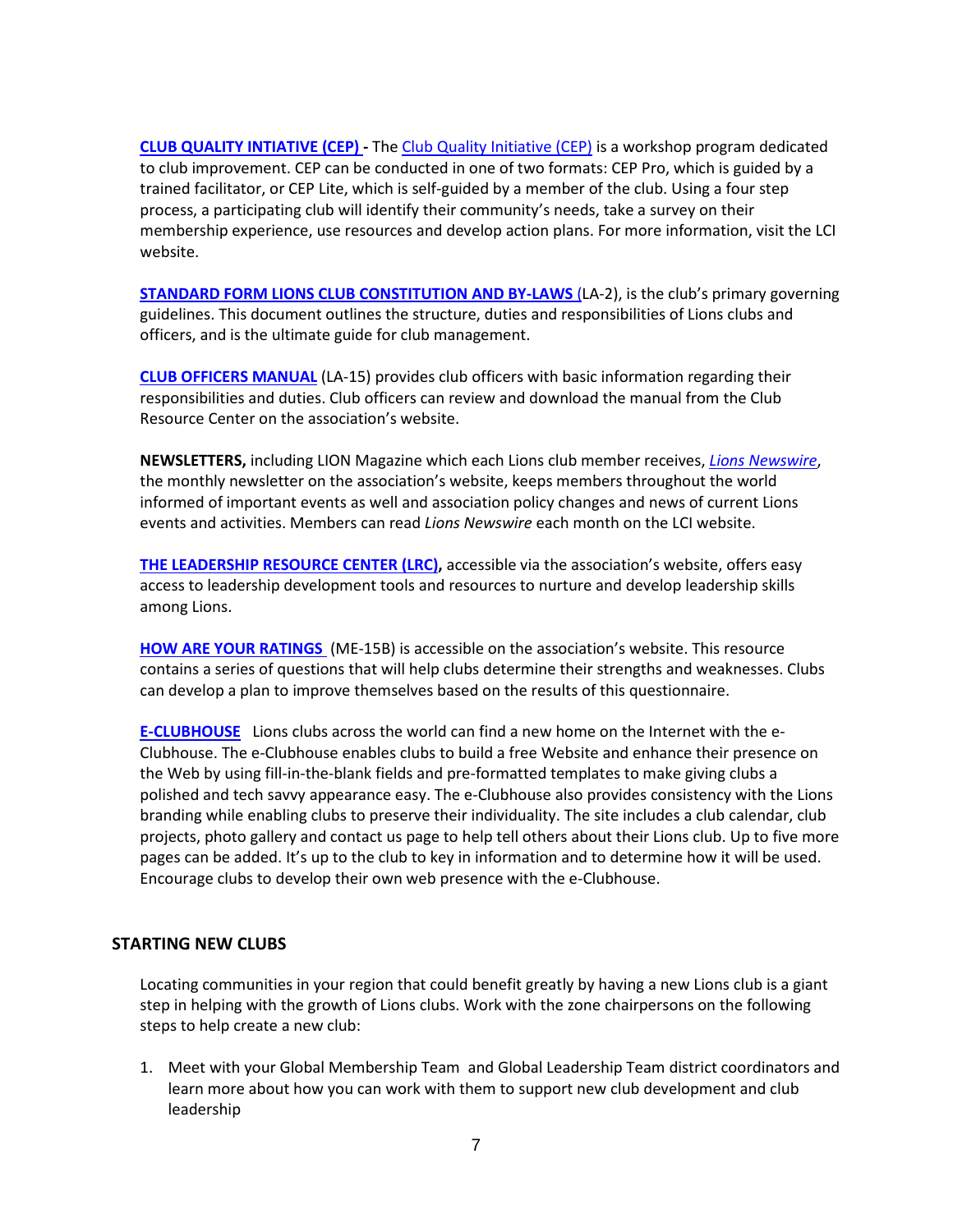- 2. Secure information and materials, such as the New Club Extension Kit, which must be requested from the Membership and New Club Operations Department at International Headquarters
- 3. Draft a list of communities in your region that could benefit from a Lions club; discuss this list with the zone chairpersons and district GMT coordinator
- 4. Encourage clubs in your region to sponsor new clubs, and offer your assistance

Once a club has been chartered, you will also share a responsibility in caring for the new club. Make sure the following actions are taken:

- All members are fully oriented in Lionism and club officers are trained to fulfill the responsibilities of their positions
- The club is frequently visited by experienced Lions
- The club receives advice and guidance when needed

Your district governor may call on you to conduct an orientation seminar fo[r new members](http://members.lionsclubs.org/EN/lions/strengthen-membership/member-orientation.php) or [officers](http://members.lionsclubs.org/EN/resources/leadership-resource-center/training-resources/club-officer-training-orientation.php) in your region. If the governor makes this request, you can obtain excellent guidelines for organizing and conducting these orientation sessions from the Membership Division, as well as the Leadership Division at International Headquarters.

#### **ASSISTING CLUBS THAT ARE STRUGGLING**

As region chairperson, you may work in collaboration with the district leadership team to monitor the general health of Lions clubs in the region. You may be asked to provide assistance to clubs to prevent placement in status quo or provide your observations regarding behavior of clubs that the district governor is recommending for status quo. You will also offer direct support to clubs in status quo to reactivate and regain good standing.

Clubs that are struggling fall into four categories: Status Quo, Priority Designated Clubs, Protective Status and Financial Suspension. The policy for each is noted below. These statuses are also noted on the Club Health Assessment Report.

#### **Status Quo Clubs**

Status quo is a temporary suspension of the charter, rights, privileges, and obligations of a Lions club. The Executive Administrator and divisions as designated by the Executive Administrator, acting on behalf of the International Board of Directors, have authority to place a Lions club in status quo or release it from status quo. The objective of status quo is to stop the activity of the club that is not fulfilling the obligations of a chartered club until the reason for placement into status quo is resolved or the club is cancelled.

Lions clubs may be placed in the following categories of status quo:

• Failure to comply with the purposes of the association, or conduct unbecoming a Lions club, such as, but not limited to, failure to solve club disputes or involvement in litigation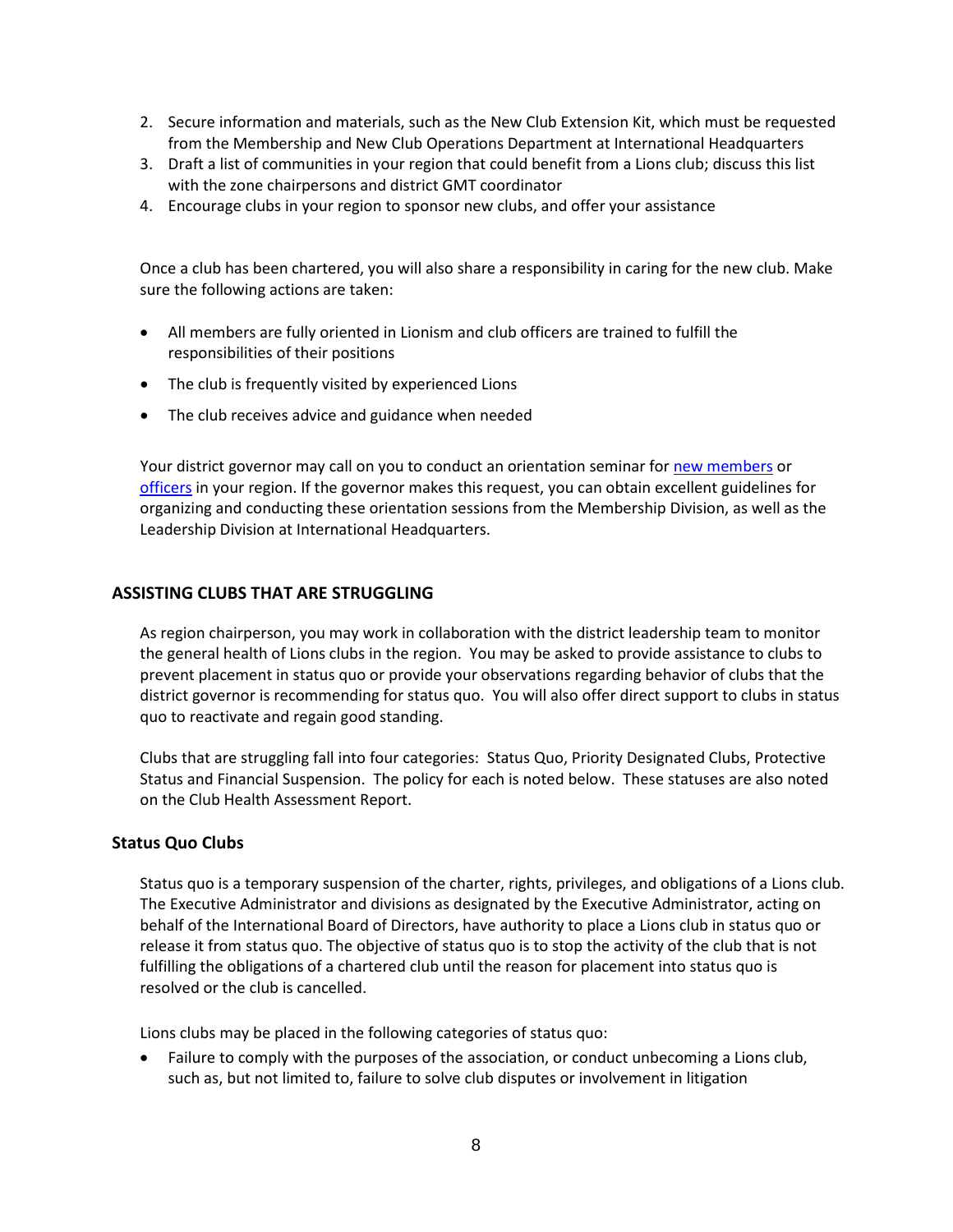- Failure to fulfill any obligations of a chartered Lions club, such as, but not limited to, failure to hold club meetings regularly, or failure to submit the Monthly Membership Report for three or more consecutive months;
- The club is non-existing or fictitious
- The club has asked to disband or participate in a club merger.

While clubs may be placed in status quo for the reasons mentioned, District Governors may also request that a club be placed in status quo for failure to fulfill the obligations of a Lions Club. These requests require the approval of the first vice district governor and the zone chairperson. Sufficient documentation demonstrating that the club is not in compliance with the International Constitution and By-laws or Board Policy and the actions taken by the DG Team to encourage compliance is required to be submitted along with the request. Requests must be received 90 days or more prior to the district and/or multiple district conventions. The club will be placed in status quo once there is significant documentation that the club is not complying with the International Constitution and By-Laws.

- a. While in status quo, the club can not
	- 1. Conduct service activities;
	- 2. Conduct fund-raising activities;
	- 3. Participate in district, multiple district, or international functions or seminars;
	- 4. Participate in any voting procedures outside of the club;
	- 5. Endorse or nominate a candidate for district, multiple district and international office;
	- 6. Submit the Monthly Membership Report and other report forms;
	- 7. Sponsor a Lions club, or organize a Leo club or a Lioness club.
- b. Every effort should be made to assist status quo clubs before charter cancellation. The following procedures are to be followed to give assistance and support to status quo clubs:
	- 1. The District Governor Team or the Coordinating Lion should start working with the club immediately toward its release from status quo. The District Governor Team must keep the district governor informed about the progress of the status quo clubs in the zone.
	- 2. If helpful, the district governor may assign a Certified Guiding Lion to help bring the club back into good standing. The Certified Guiding Lion must have the approval of both the club and the DG Team.
	- 3. The district governor or the Coordinating Lion must review the progress and inform LCI headquarters in writing of the progress made or the recommendation of cancellation.
- c. In order for a status quo club to regain the status of good standing, the club must:
	- 1. Correct the reason for which the club was placed in status quo;
	- 2. Pay all outstanding balances in the district, multiple district and international accounts;
	- 3. Submit a completed Reactivation Report to report membership or leadership changes if needed;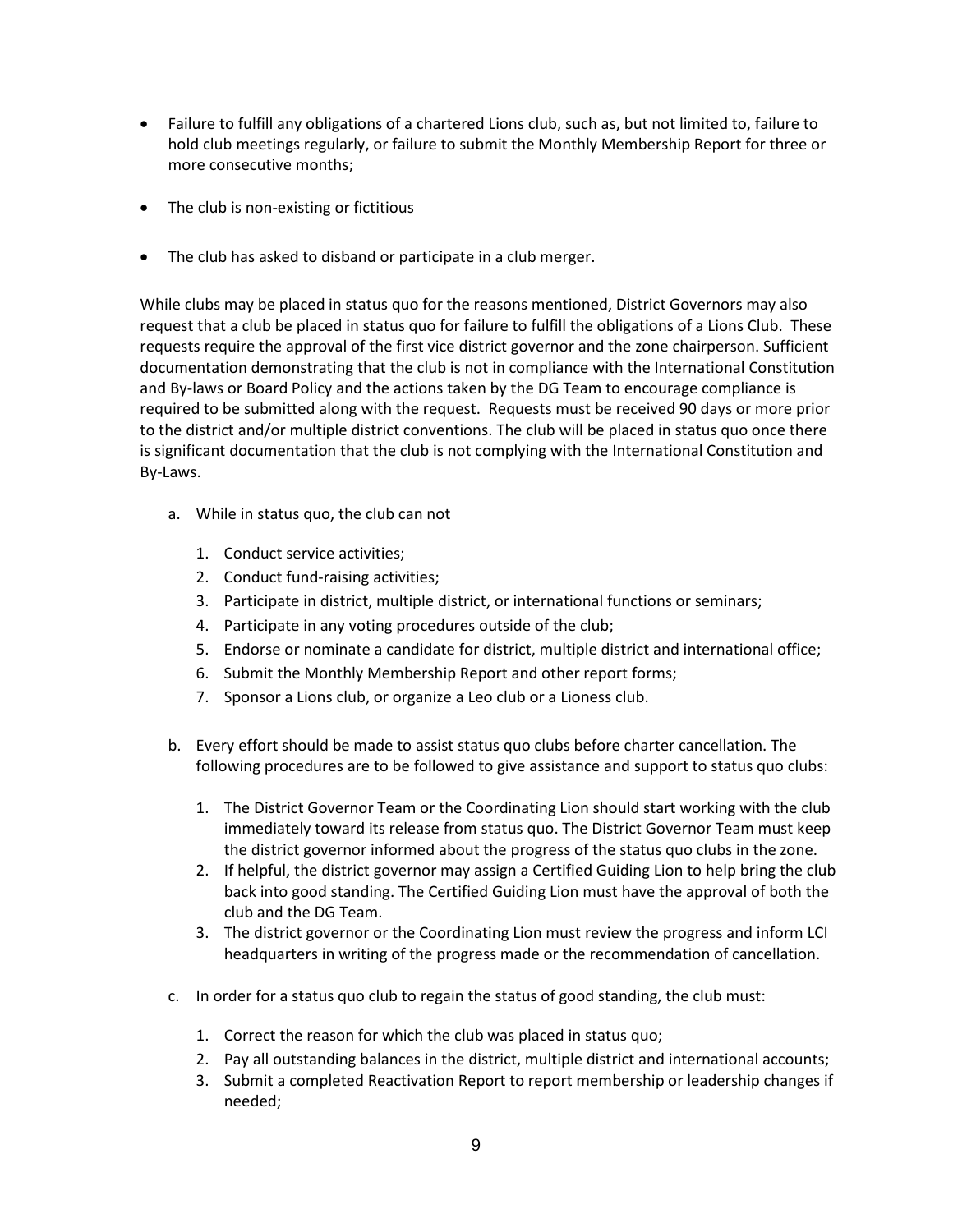- 4. The recommendation to release a status quo club shall be made at any time of the year;
- 5. Once reinstated, the club will have the ability to revise the club membership roster and officer records.
- d. Cancellation: Clubs that do not show improvement or make an adequate attempt to comply with the International Constitution and By-Laws or Board Policy within the specified time will be placed before the International Board of Directors to determine if the club should be cancelled, remain in status quo or regain good standing or active status.

# **Priority Club Designation**

Priority club designation allows members of the District Governor Team (the district governor, first vice district governor or second vice district governor) to make up to two additional club visits to the club funded by the existing district governor budget. This designation does not change the status of the club nor change the clubs rights or obligations and is designed to provide support to clubs that need additional attention.

Priority clubs automatically include all clubs that have been chartered over the previous 24 months, clubs in status quo or financial suspension and clubs that have been cancelled over the previous 12 months that could be reinstated.

The district governor may request priority designation for five additional clubs. To request priority designation for clubs that are not newly formed, recently cancelled, in status quo or financial suspension as noted above, the district governor must indicate why additional support is necessary, provide a plan outlining the needed activities and assign a Guiding Lion to the club. The plan must be approved by the club, the district governor, and the first vice district governor and then submitted to the District and Club Administration Division. These clubs must continue to pay dues and fulfill the responsibilities of a Lions Club or may risk being placed in financial suspension and cancelled. If measurable progress is not made within six months, these clubs may lose their priority designation. A club is considered to have achieved success when it has reached the goals set by the club when priority designation was granted. More than five additional clubs may be given a priority designation with the approval of the District and Club Service Committee.

# **Protective Status**

- 1. A Lions club may be placed in protective status when requested by the district governor and the country or the area of the Lions club is experiencing:
	- a. War or civil insurgency;
	- b. Political unrest;
	- c. Natural disasters;
	- d. Any other special circumstances which prevent a Lions club from functioning normally.
- 2. A Lions club shall stay in protective status for the initial period of 90 days, plus additional days if warranted.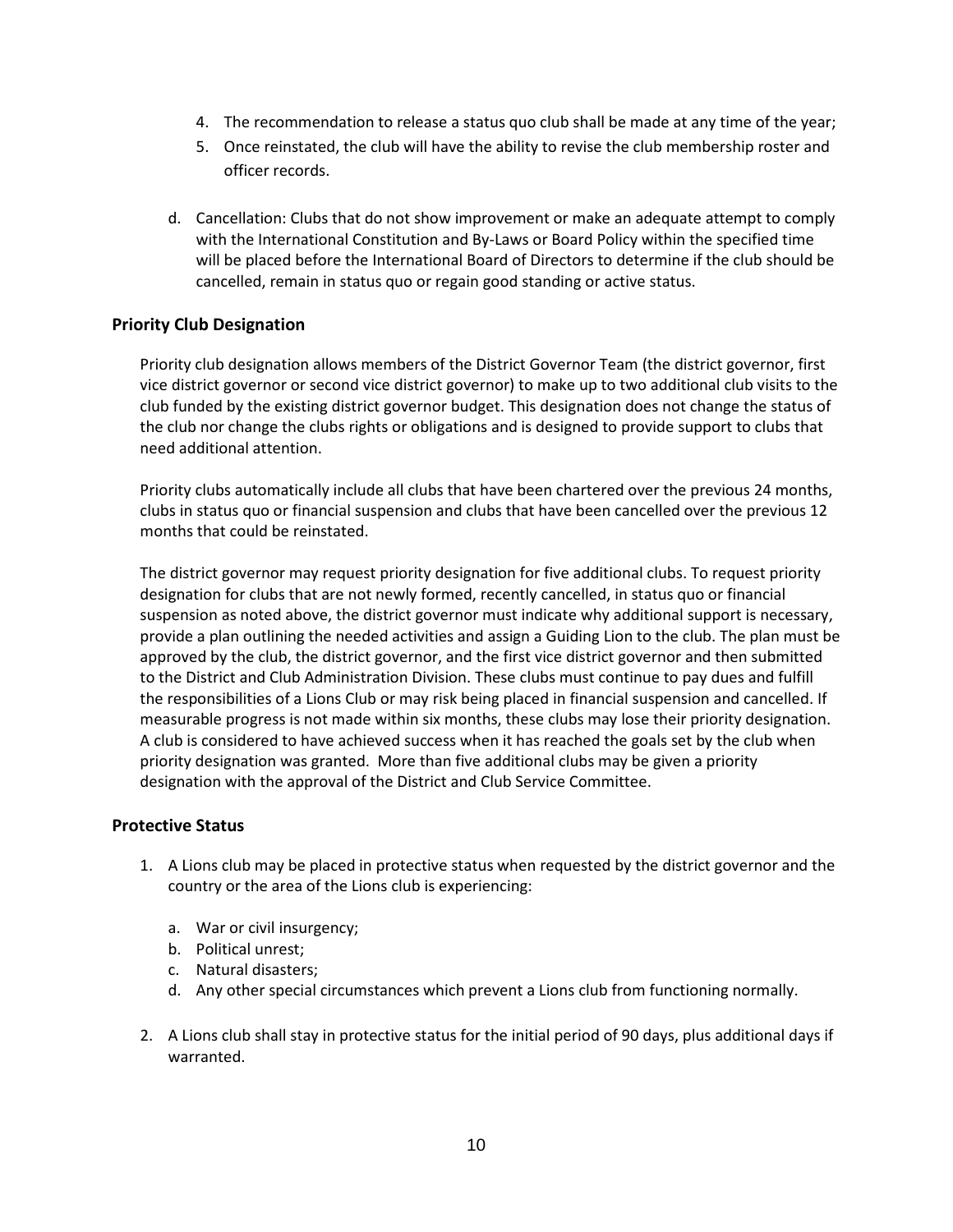- 3. A protective status club shall be allowed to function normally, based on the definition of Lions club's functions defined in the Board Policy Manual, but exempted from:
	- a. Payment of district, multiple district, and international dues;
	- b. Submission of Monthly Membership Report and other report forms.

The club is released from protective status when the club is able to fully function, pay outstanding district, multiple district and international accounts and submit a reactivation report. The recommendation to release a club from protective status shall be made at any time of the year; in cases of extreme hardship, the International Board of Directors, at the request of the District and Club Service Committee, may provide partial dues relief.

# **Club Cancellation**

When a Lions club notifies International Headquarters it is disbanding or merging with another club and the district governor supports the action and no other options seem viable, the club charter will be automatically cancelled.

The cancellation of a club may be rescinded within 12 months from the date of cancellation if the reasons for canceling the club are resolved. All previous dues must be paid. The district governor or the coordinating Lion must submit a Reactivation Report to rescind the charter cancellation. Requests for reactivation that are received less than 90 days prior to a district or multiple district convention may be held until the close of the convention.

# **Financial Suspension of Clubs**

Cclubs are automatically placed on Financial Suspension if balances beyond 120 days are equal to or exceeding US\$20/member or \$1,000 or greater, and cancellation will occur after the 28th of the month following suspension if full payment is not received. Suspension is the temporary deferment of the charter, rights, privileges and obligations of a Lions club due to an unpaid balance.

Each month the association notifies all district governors of which clubs in the district are in suspension, were released from suspension or cancelled. Region chairpersons can help prevent unnecessary charter cancellations by working with zone chairpersons and the district governor to encourage suspended clubs to either pay the outstanding balance or negotiate a payment plan with the Finance Division at International Headquarters.

One of the most important duties of the region chairpersons is to ensure that all the clubs in the region are in active status with their accounts at any time of the year. Such special efforts made by the region chairperson can help clubs in the region and the region itself, as well as affect the financial health of the association.

Quite often, non-payment is not exclusively due to lack of funds. There are times when club officers are ill or out of town on business, and fail to make payments on time. Also, non-receipt of international bank statements can delay application of payments. No matter what the reasons may be, it is the responsibility of each Lions club to pay its dues billing on a timely basis.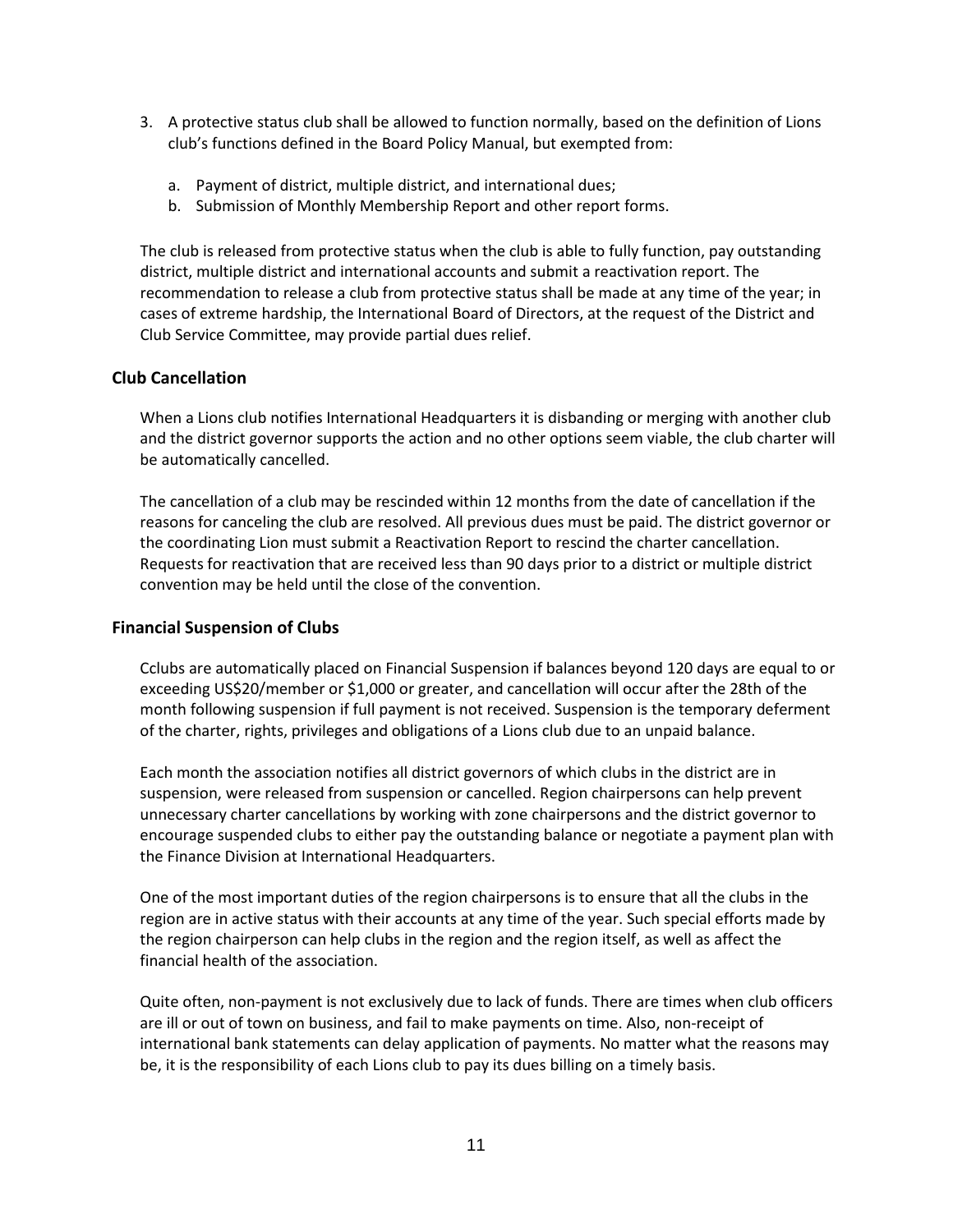When a club makes a deposit to an LCI banking account, it is necessary that a copy of the deposit slip be sent by fax or email to [accountsreceivable@lionsclubs.org](mailto:accountsreceivable@lionsclubs.org) so that payment will be credited to their account; include the club name, club number, amount to be credited and purpose of payment.

It is important that clubs regularly review the financial statements they receive from LCI to verify that the payments they have made have been received and credited to their account. This can greatly reduce the possibility of being suspended due to problems in properly identifying payments. Club officers can avoid delays and prevent posting errors by viewing and paying their club statement online using the MyLCI Site. It is available at [www.lionsclubs.org.](http://www.lionsclubs.org/)

Note: MyLCI allows the region chairperson to quickly view the current financial status for each club in the region. (From the My Region menu, select Clubs from the menu list. From the Region Clubs page, click the Statement button associated with any club.

## **REPORTS**

There are 4 valuable reports available online that do not require login or registration. These reports are:

- **Membership Register**: Sorted by club name within the district name, this report lists the number of members added, dropped or transferred since the beginning of the fiscal year for each club in the district
- **Missing Club Officer Report**: Sorted by district name, this report lists clubs that have not reported their officers
- **Summary of Membership Types and Gender by Club:** Sorted by club name within the district name, this report lists the number of members by gender and the number of discounted memberships (Family Unit, Leo Lion, Student, Young Adult)
- **Cumulative Membership Report :** Sorted by district name, this report lists the number of clubs in the district and the cumulative number of members added, dropped or transferred since the beginning of the fiscal year

To access these reports navigate to MyLCI Logon Page at<http://mylci.lionsclubs.org/>. From the Support Center panel on the right side of the page, select Membership Reports.

#### **AWARDS**

#### **[District Governor Team Excellence Award](http://members.lionsclubs.org/EN/lions/awards/excellence-awards/district-governor-team-excellence.php)**

In appreciation of the special efforts made by district governor teams, the association presents this award to members of governor teams who meet the requirements set by the International Board of Directors after completion of the term of office.

The district governor may submit the names of members of the district governor team who put forth exceptional effort to achieve excellence, which can include the district governor, vice district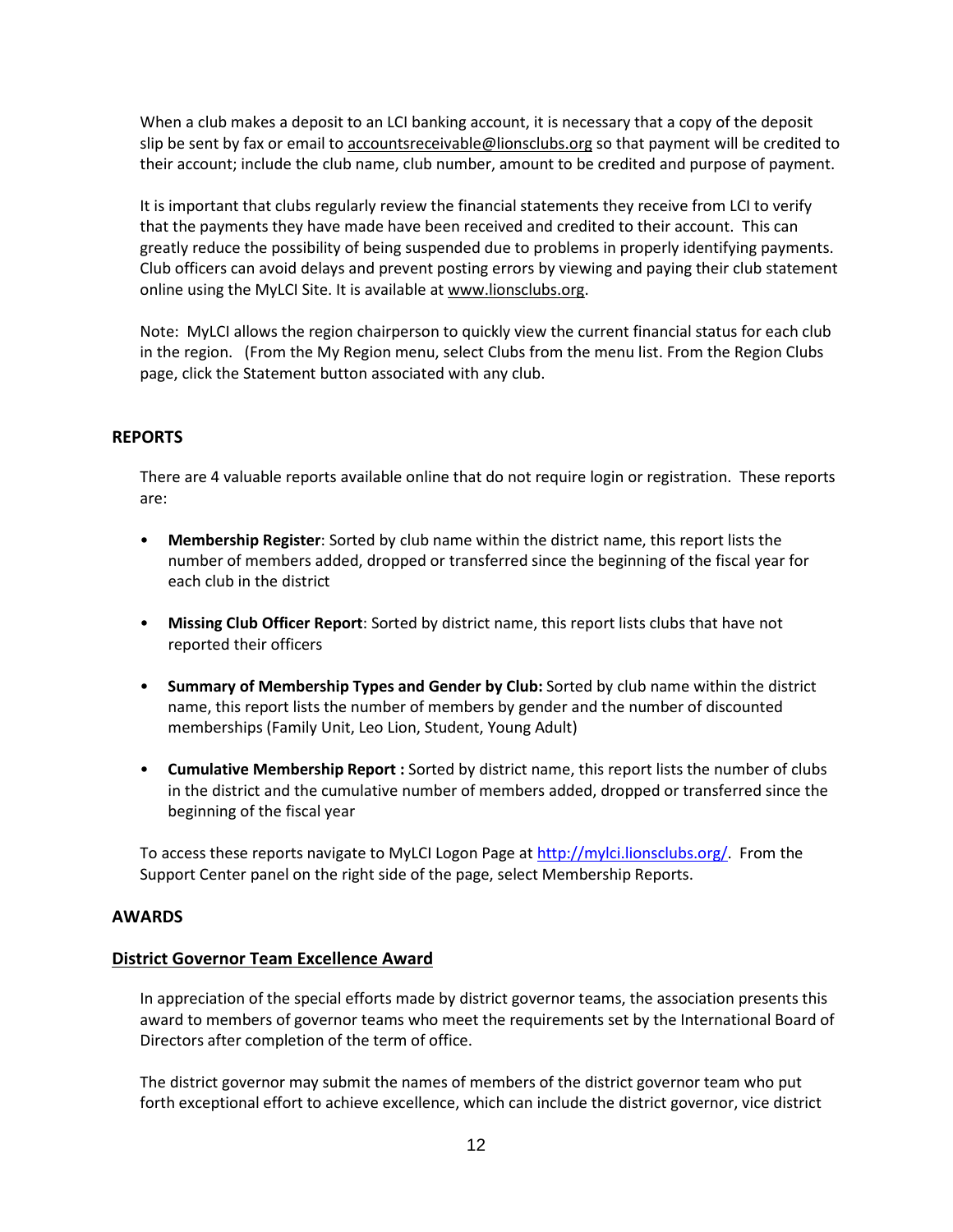governors and zone and region chairpersons. Awards will be sent to the district governor to recognize these Lions with the District Governor Team Excellence Award as well.

The [application form](http://www.lionsclubs.org/resources/EN/pdfs/da-50_fy-2014-15.pdf) for the District Governor Team Excellence Award is available in the District Resource Center on the LCI Web site. Completed applications must be submitted to the English Language Department by August 31.

#### **[Club Excellence Award](http://members.lionsclubs.org/EN/lions/awards/excellence-awards/club-excellence.php)**

In appreciation of the achievements of clubs which have excelled during the year, the association presents this award to club presidents whose club meets the requirements set by the International Board of Directors after completion of the fiscal year.

This award recognizes that excellence does not depend on one individual but reflects the efforts of the whole club. Clubs which achieve this award will receive a club banner patch and their president will receive a special pin.

The [application form](http://www.lionsclubs.org/resources/EN/pdfs/da-1_fy-2014-15.pdf) is available online in the Club Resource Center or you can type "Club Excellence Award" into the search box on the LCI Web site. Completed applications must be submitted to the English Language Department by August 31.

#### **Club Rebuilding Award**

The Club Rebuilding Award recognizes Lions who were instrumental in rebuilding an existing club or bringing a cancelled or status quo club back to active and viable status. It is offered on the recommendation of the district governor or district governor team member with the approval of the district governor.

The Lion nominated to receive the award must have played a key role in recruiting new members, helping the club develop new activities, and in ensuring that the club is guided and motivated as it rebuilds.

Information and a[n application form](http://www.lionsclubs.org/resources/EN/pdfs/da972.pdf) are available in the Club Rebuilding and Reactivation [section](http://members.lionsclubs.org/EN/districts/district-governors/club-rebuilding-reactiviation.php) of the LCI Web site.

#### **[Presidential Zone and Region Chairperson Awards](http://members.lionsclubs.org/EN/lions/awards/zone-region-awards/index.php)**

Zone and region chairpersons can truly make a difference by helping clubs advance their service, grow their membership and achieve their goals. This Presidential Award for Zone and Region Chairpersons is more than an award, it is a plan for success for the zone and region chairpersons and the clubs they support! .

#### **ORGANIZATION OF INTERNATIONAL HEADQUARTERS**

International Headquarters is arranged into several groups that support similar goals and have a natural collaborative working relationship.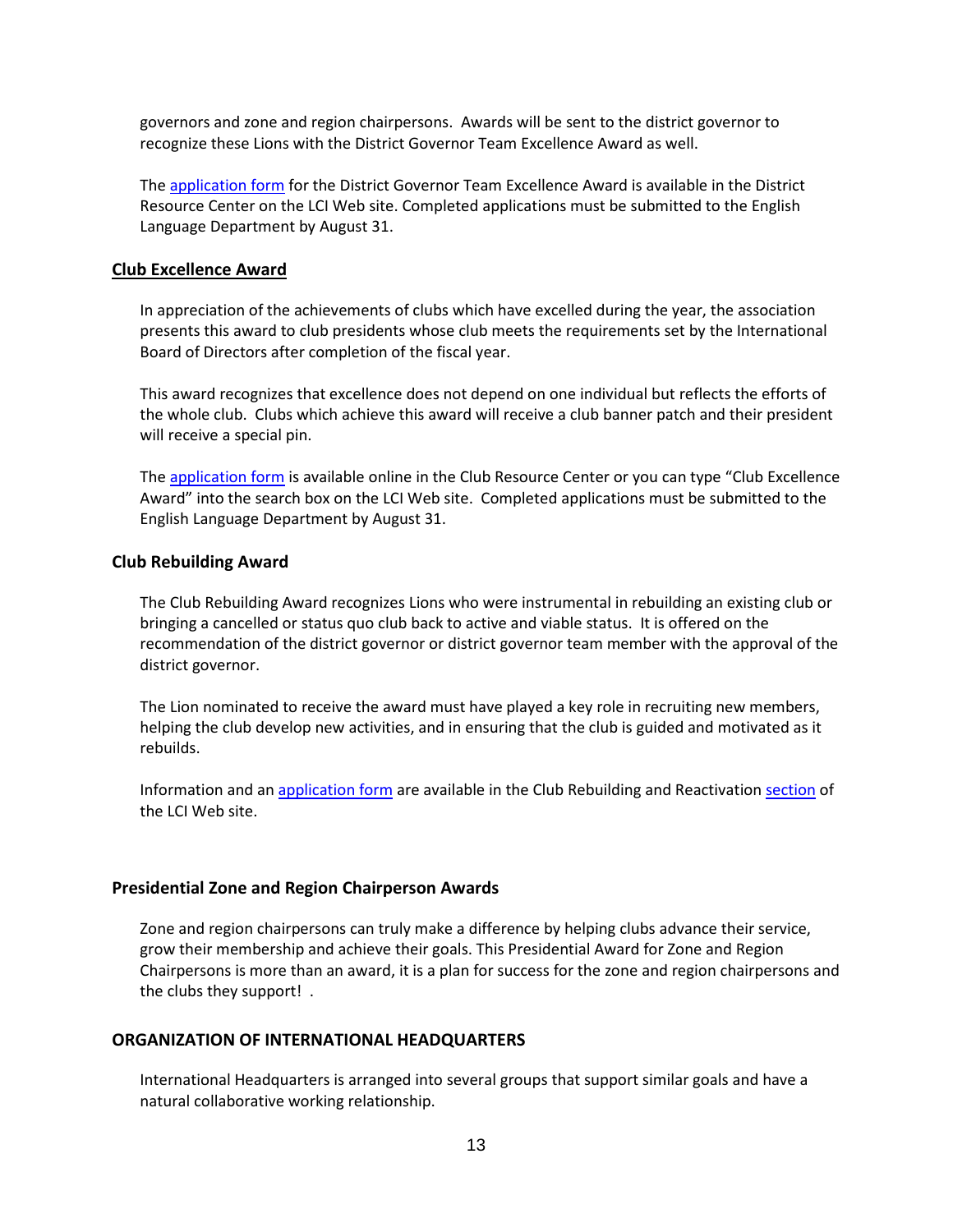The website is an essential tool for club and district officers. There are hundreds of pages of information on the site, organized in an easy-to-follow format. New items are added monthly, and innovations are continually pursued.

The following description of each division within International Headquarters can also enable clubs and members to contact the correct division. The general phone number for International Headquarters is (630) 571- 5466.

# **Administrative Officers at International Headquarters**

## **Executive Administrator**

The executive administrator of Lions Clubs International oversees the administration and operation of International Headquarters. The executive administrator's primary responsibility is to implement policies and procedures through the association staff that sustain the vision and purposes of the association and foundation.

The executive administrator:

- Manages the activities of the International Headquarters groups and staff
- Works closely with the International President, the Executive Committee, and the International Board of Directors to assure that the worldwide activities and expansion of Lionism are in keeping with the philosophy and policies of the association

# **Secretary**

The secretary implements and manages the corporate governance programs for the association and prepares and distributes the official minutes of the International Board of Directors Meetings and Executive Committee.

#### **Treasurer**

The protection, management and investment of the association's funds and other resources in accordance with the approved policies of the International Board of Directors, are the main responsibilities of the treasurer. The treasurer is also responsible for budget preparation, as well as international officer and director expense claim audits.

# **LCIF Executive Administrator**

The executive administrator of Lions Clubs International Foundation is responsible for the administration of the foundation, which is a separate legal entity with charitable, tax-exempt status. The LCIF executive administrator works with LCIF Chairperson and LCIF Board of Trustees to implement the foundation's mission of supporting the efforts of Lions clubs around the world in serving their local communities and the world community as they carry out essential humanitarian service projects.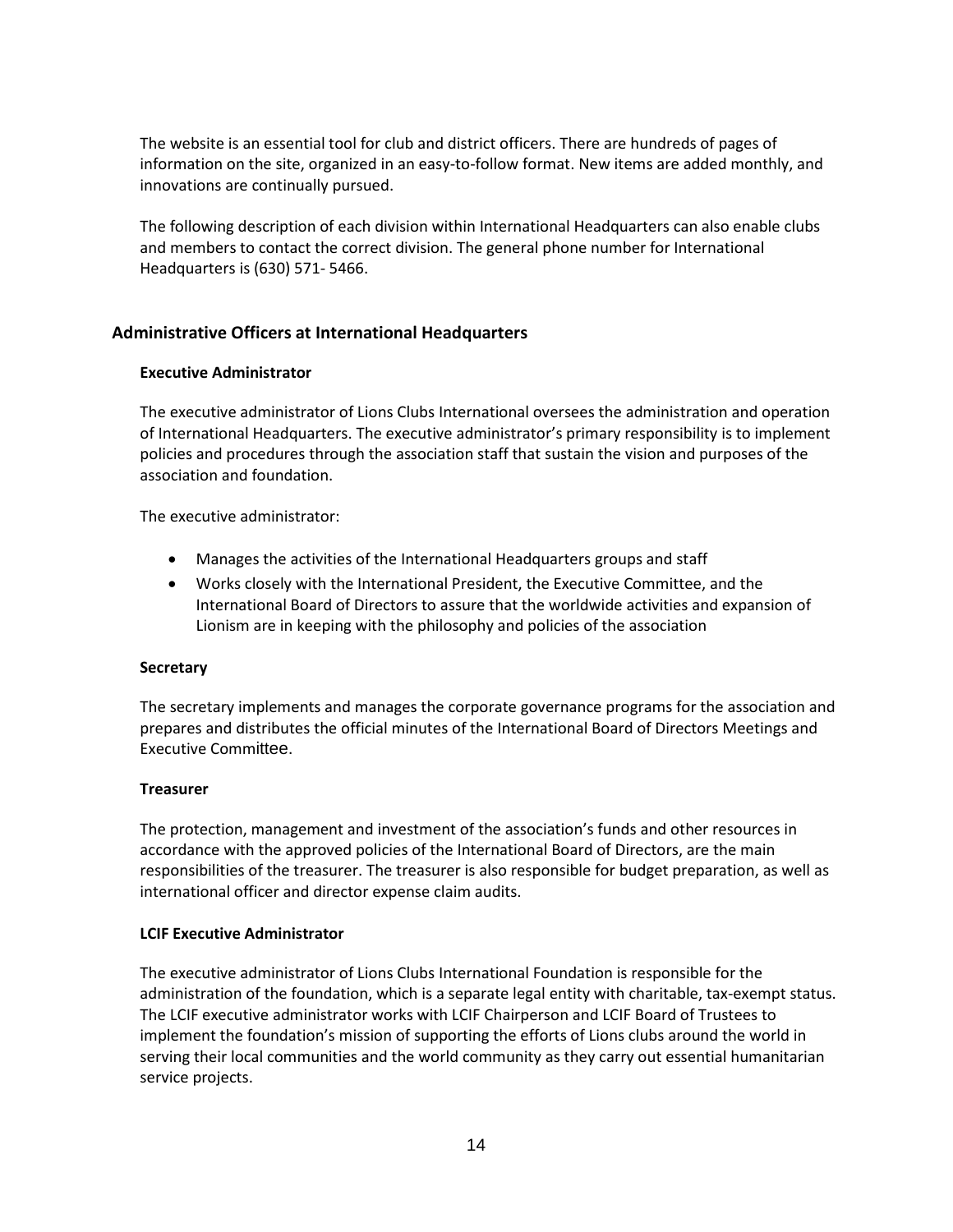# **INTERNATIONAL HEADQUARTERS GROUPS**

## **District & Club Service and Leadership Development Group**

#### **District and Club Administration**

#### Email**: districtadministration@lionsclubs.org**

Assists the administration of districts and clubs worldwide. Provides language services in the association's official languages. Issues District Governor Team and Club Excellence Awards and supports club development by providing clubs with the Guiding Lions program and Club Rebuilding Awards. The English Language Department serves as an important communication resource for district governors.

#### **Leadership Development**

#### Email: **leadership@lionsclubs.org**

Designs, develops, implements and evaluates leadership development programs, seminars, and conferences at the international, multiple district, district and club levels. Provides online learning opportunities (Leadership Resource Center: **http://www.lionsclubs.org/EN/membercenter/leadership-development/index.php**) and curriculum tools and resources for local use. Supports and collaborates with the Global Leadership Team (GLT) to identify and satisfy Lions' training and development needs around the world.

#### **Global Development Group**

Email: globaldevelopment@lionsclubs.org

#### **Service Activities**

#### Email: programs@lionsclubs.org

Supports Lions and Leos in implementing meaningful service projects and activities through the provision of project planning resources. Current service categories include children, youth, health, environment, and international relations, as well as special initiatives such as the Centennial Service Challenge and the Reading Action Program. The division also collects data on Lions and Leo activities through the Service Activities Report. This data helps the association demonstrate how Lions and Leo local acts are making a positive contribution to global development priorities. The Service Activities Division is comprised of the Programs & Service Initiatives Department and the Leo Club Program Department.

#### **Marketing and Membership**

#### **Membership**

#### Email: membershipdev@lionsclubs.org

Directs and initiates efforts by members and member committees in establishing standards for membership and programs for bringing new members into the association. Oversees the GMT and Operations functions.

#### **Public Affairs**

Email: pr@lionsclubs.org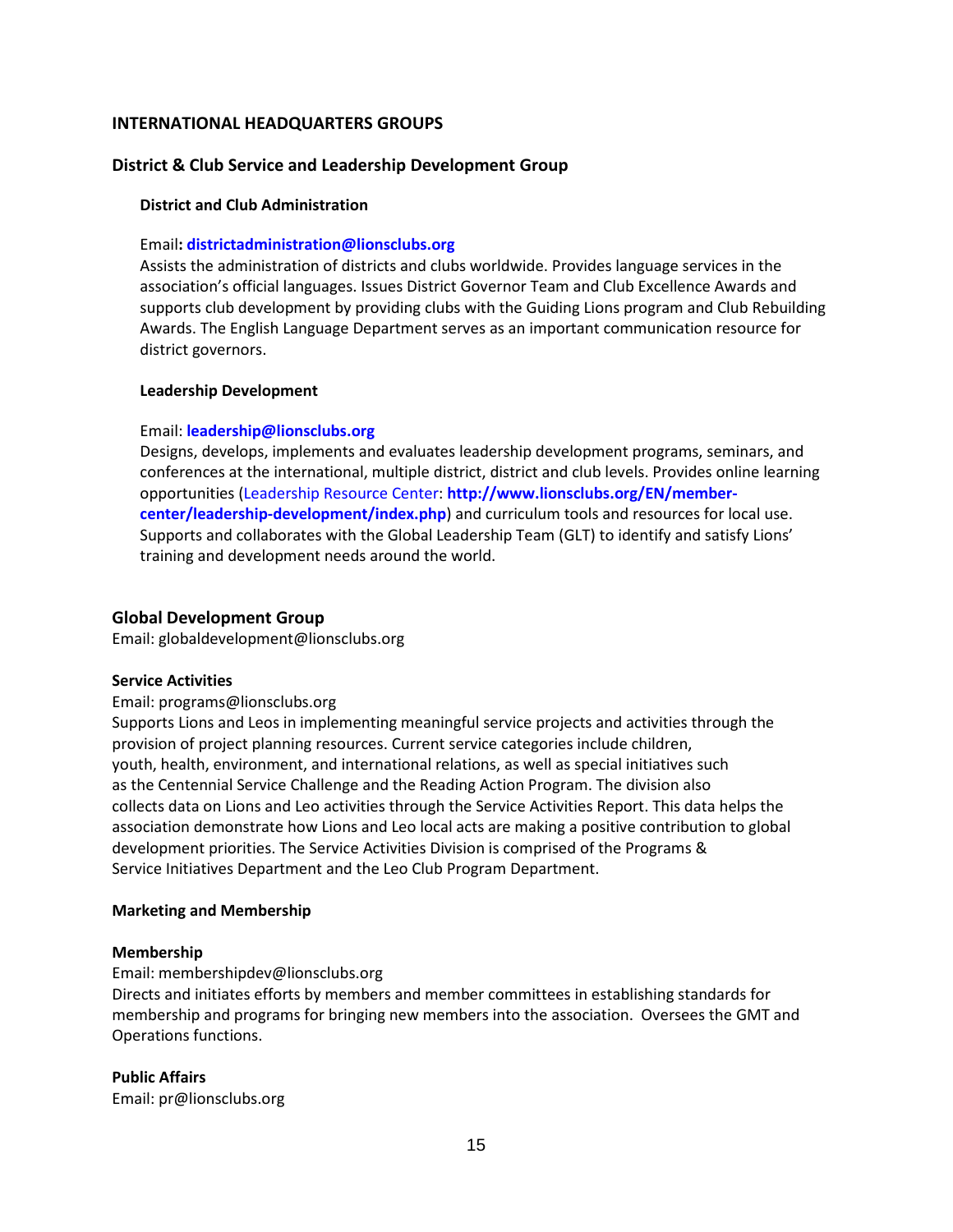Directs all public affairs activities including managing public relations and media relations. Manages all audio/video productions and events including providing leadership and creative input on high profile events and programs such as Centennial, LDUN, etc.

#### **Marketing**

#### Email: marketing@lionsclubs.org

Directs, develops and implements marketing strategies to support key programs of the association including new club and membership initiatives, service initiatives, along with the marketing of all recognition programs and other key programs of Lions. Oversees the graphics function.

#### **Communications**

Email: communications@lionsclubs.org Directs all internal and external communications, advertising, brand management and corporate messaging. This includes all online communications and The Lion magazine.

## **Treasury, Financial & Business Operations Group**

#### **Finance**

#### **Email: finance@lionsclubs.org**

Manages the association's resources, both people and money. Directs the implementation of the association's financial policy, including banking, transfer of funds, general accounting functions, cost accounting and investments. Provides various financial services to members.

#### **Information Technology**

#### Email: **informationtechnology@lionsclubs.org**

Provides technology services that include technology infrastructure, membership and financial systems, a business intelligence system for reporting, member services websites including MyLCI, communication systems, document management system, club, officer and member data administration, district and international convention support and technical support for staff and members (website: **[www.lionsclubs.org](http://www.lionsclubs.org/)**).

#### **Club Supplies and Distribution**

#### Email**: clubsupplies@lionsclubs.org**

Responsible for inventory, marketing and distribution of club supplies worldwide. Manages worldwide licensing programs. Coordinates assistance to other departments that procure, inventory, promote, ship and bill Lions club materials throughout the world.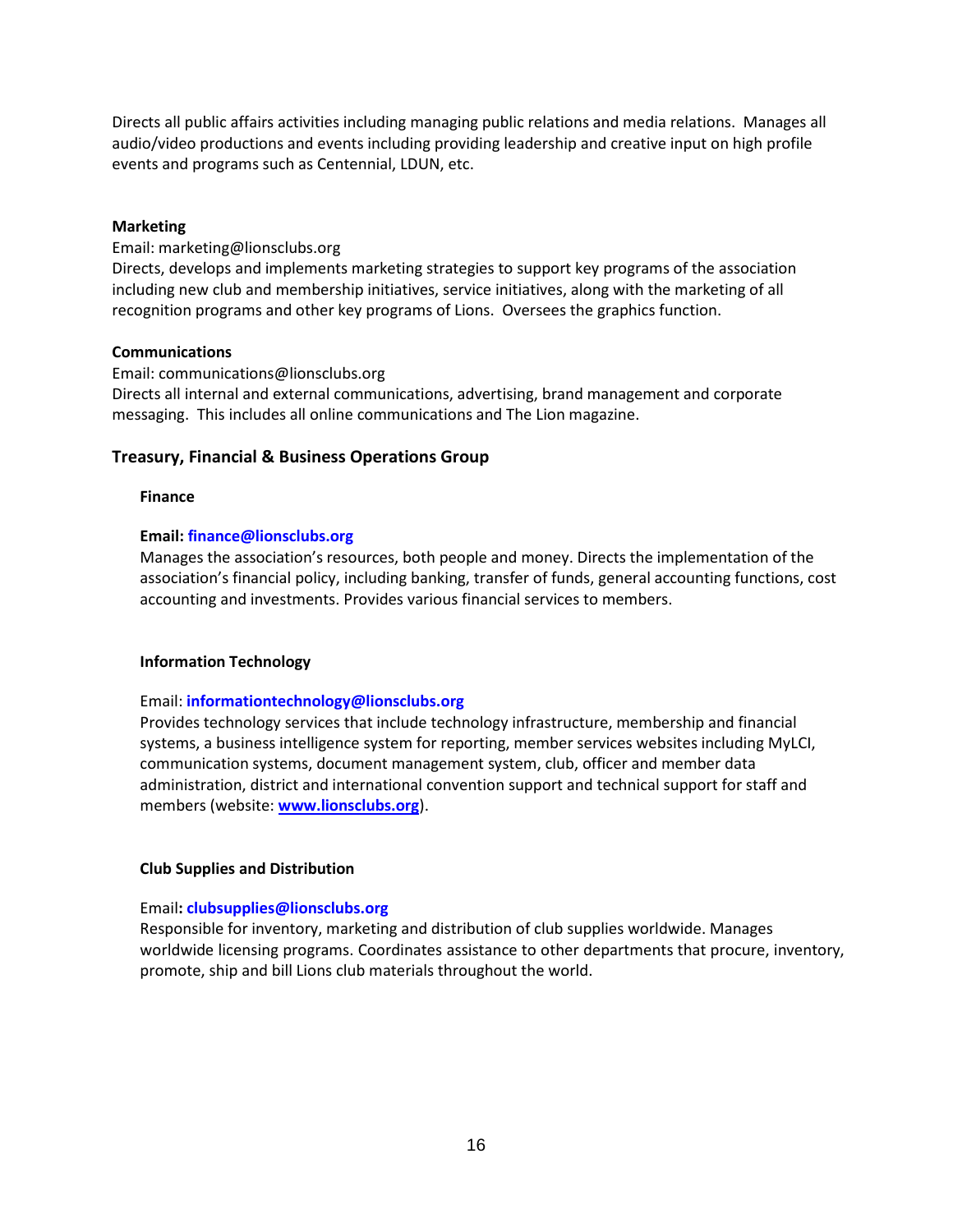## **Other Headquarters Groups**

#### **Convention**

#### Email**: convention@lionsclubs.org**

Develops, manages and coordinates all logistics and major activities relating to the international convention, DGE Seminar, and International Board of Directors meetings.

#### **Legal**

#### Email**: legal@lionsclubs.org**

Responsible for maintaining the association's worldwide trademark registrations, global insurance program and risk management and litigation. Provides guidance and advice to Lions on the association's constitution and by-laws and board policy, including district elections, international director endorsement inquiries, dispute resolutions and constitutional complaints

#### **Lions Clubs International Foundation**

Website: **www.lcif.org** Email: **lcif@lionsclubs.org** 

Responsible for administration of the foundation, including promotion, fundraising, investment management, execution of grants and liaising with trustees and board of directors. Manages emergency grants, the SightFirst program, the Lions Quest program and other humanitarian grant programs, in addition to processing donations and providing recognition.